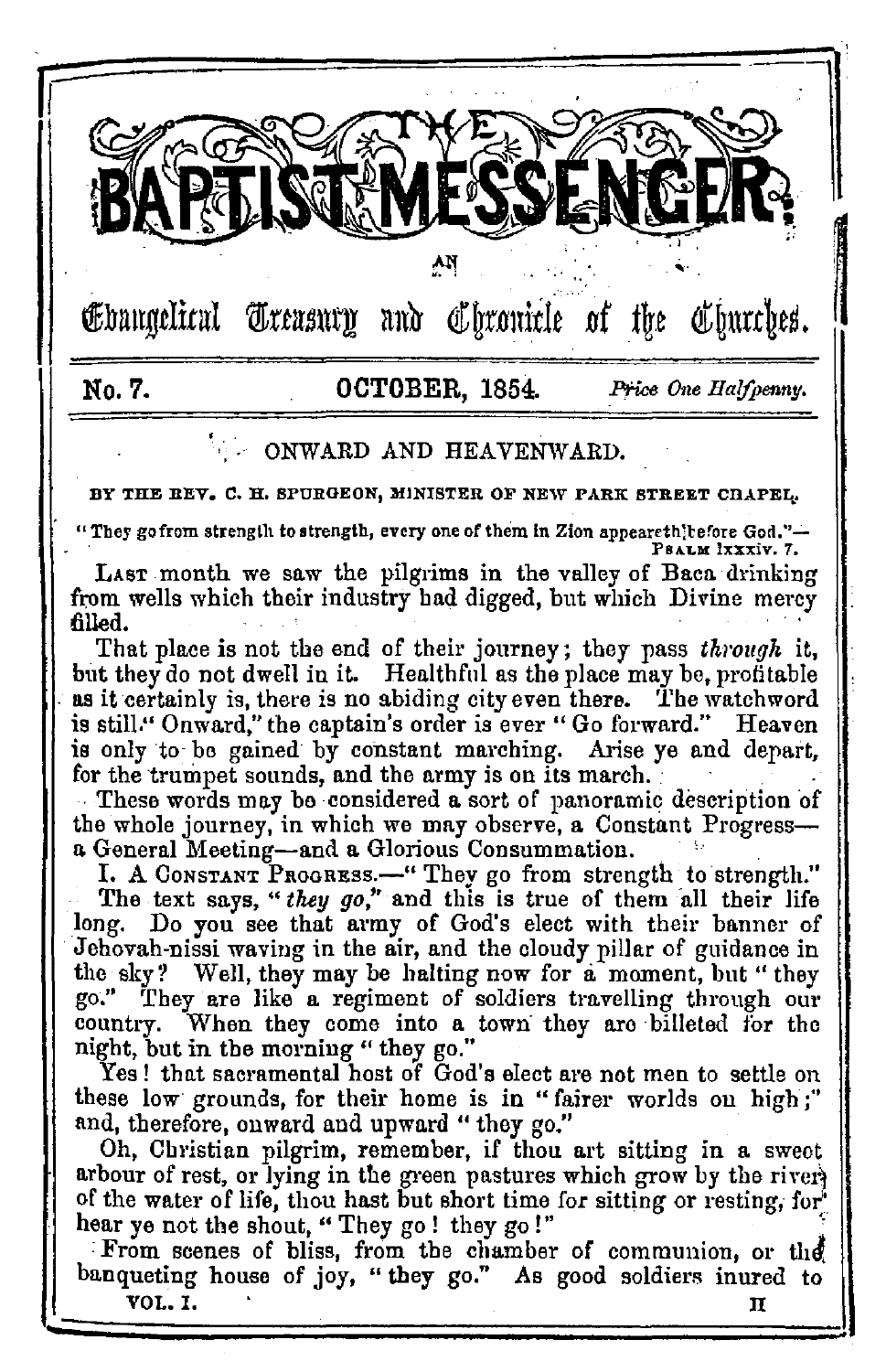wearying marches, they are upon their feet, they have put on their shoes of iron and brass, their loins are girt with truth, their swords shoes of iron and brass, their loins are girt with truth, their swords<br>are drawn, and their shields uplifted. The host is moving; the army is on its march ; "They go ! they go!" Hell may oppose ,them with its might; the world may marshall against them its hosts; the flesh may encumber their journey, but all shall be unavailing, for the King is in the midst of them. They are invincible through his omnipotence, and again the shout is heard, "They go! they go!"

Up! loiterer, dost thou wish to be missing when the muster-roll is read? Awake thou that sleepest, for the army is far in advance. Run, as for thy life, for know that only runners in the race can win the crown. Oh! my Christian brethren, are not many of us sadly in the rear? Our position is that of stragglers out of rank. Let us strive to overtake the troops, let us basten to join our fellows; for if *we* tarry *they* may not, they cannot, for inspiration saith, "They go! they go!"

There should be no standing still, no turning to the right or to the left, nor lingering in the plain, but we should each remember that it is written, " *they go.*" But further it is said, "They go *from strength to strengtlt."* There are various renderings of these words, all of which contain the idea of progress.

1. There is our own good translation of the authorized version, " strength to strength." That is, they grow stronger and stronger.<br>Usually, if we are walking, we go from strength to weakness; we start fresh and in good order for our journey, but by-and-by the road is rough, and the sun is hot, we sit down by the wayside, and then again pursue our weary way. But the Christian pilgrim having obtained fresh supplies of grace, is as vigorous after years of toilsome so elate and buoyant, nor perhaps quite so hot and hasty in his zeal as he once was, but he is as strong, and travels, if more slowly, quite as surely. Some gray-haired veterans have been as firm in their grasp of truth, and quite as zealous in diffusing it, as they were in their vounger days; but, alas, it must be confessed it is often otherwise. However, the promise stands good: " The youths may faint and be weary, and the young men may utterly fall, but they that wait upon the Lord shall renew their strength; they shall run and not be weary, and they shall walk and not faint." Some there are who sit down and trouble themselves about the future. "Alas!" say sit down and trouble themselves about the future. they, "we go from affliction to affliction." Very true, O thou of little faith, but then thou goest from strength to strength. Thou shalt never find a bundle of affliction which has not bound up in the midst

of it sufficient grace.<br>Thou must not judge a future trial by thy present portion of strength. Trne, thou art not strong enough now to face the trial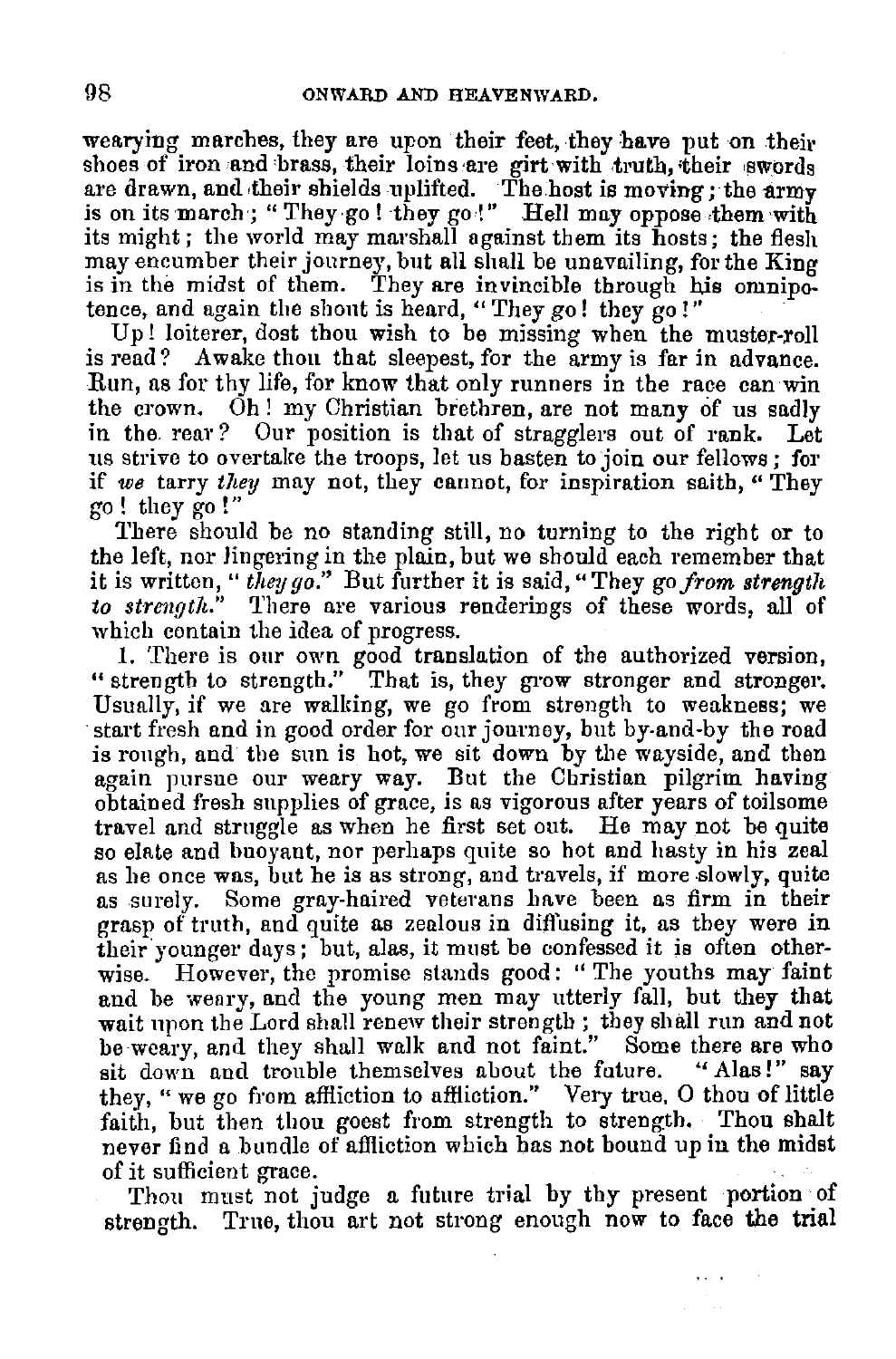that is to come upon thee at some future time, but thou shalt go from strength to strength-" As thy day, so shall thy strength be." Look at yonder rivulet. If thou shouldst ask it how it will have water enough next summer, for it is all running away as quickly as possible, what would be its answer? Would it not say, " Man, I have enough for the day, and although every drop of this water <sup>1</sup> will be gone by to-morrow, I shall always have a fresh stream running in, so that if thou passest by some twenty years hence, I shall be as full as I am now, though my water is always rushing away." Ah, little faith, the fountain cannot be dried, fresh necessi-. ,ties shall have fresh mercies. Yea, so far from decreasing in strength: thou shalt grow and wax stronger and stronger. Like the sun in the heavens thou shalt shine brighter and brighter unto the perfect: day. There shall be an increase in spiritual power, for thou shalt -advance from strength to strength.

2. One Jewish Rabbi reads it, "from *company to company.*" You<sup>1</sup> know the Jews used to go up to the temple in bands, and some would start sooner or come from a shorter distance, and these would be in advance of the others. There might have been seen one band, and then another a mile or two behind, and some again at a distance behind these. Some yonng men who were impatient to get ·to· Zion would run and overtake one company, and keep with them a little while, but seeing another troop in front they would run after them. and so go from army to army until they were in the very first rank. This is what we all should strive after. We should not say, Well, I am doing as much as some others of my fellow-travellers, and that is enough; but rather say, There is such a one who is doing more, making greater advances ; I must emulate him; and when you have overtaken his tribe then there will be some one beyond. So it is still, on and on, from company to company.

Ah ! there is the band of Sumlay scholars, and some boy is journeying in **that** number. Well, let him move on till he is **in**  ·the senior classes, let him join the church, and then run on to unite with the army of teachers, nor let him tarry but seek evermore to get beyond, and to gain the first cohort of the soldiers of the cross.

Of similar import is the rendering of another learned rabbi, who says it means, "from *class to clas.~,"* that is, from **a** lower to a higher form in the school of Christ. From the class of weepers to the class of little faiths; from. thence to the singing class of joyful believers ; then to the reading class, consisting of those who read their titles clear to mansions in the skies; then to the college of confidence, where we take the degree of assurance, and can append to our names the affix of " sinner saved."

8. Another version has it, "from the house of the sanctuary to the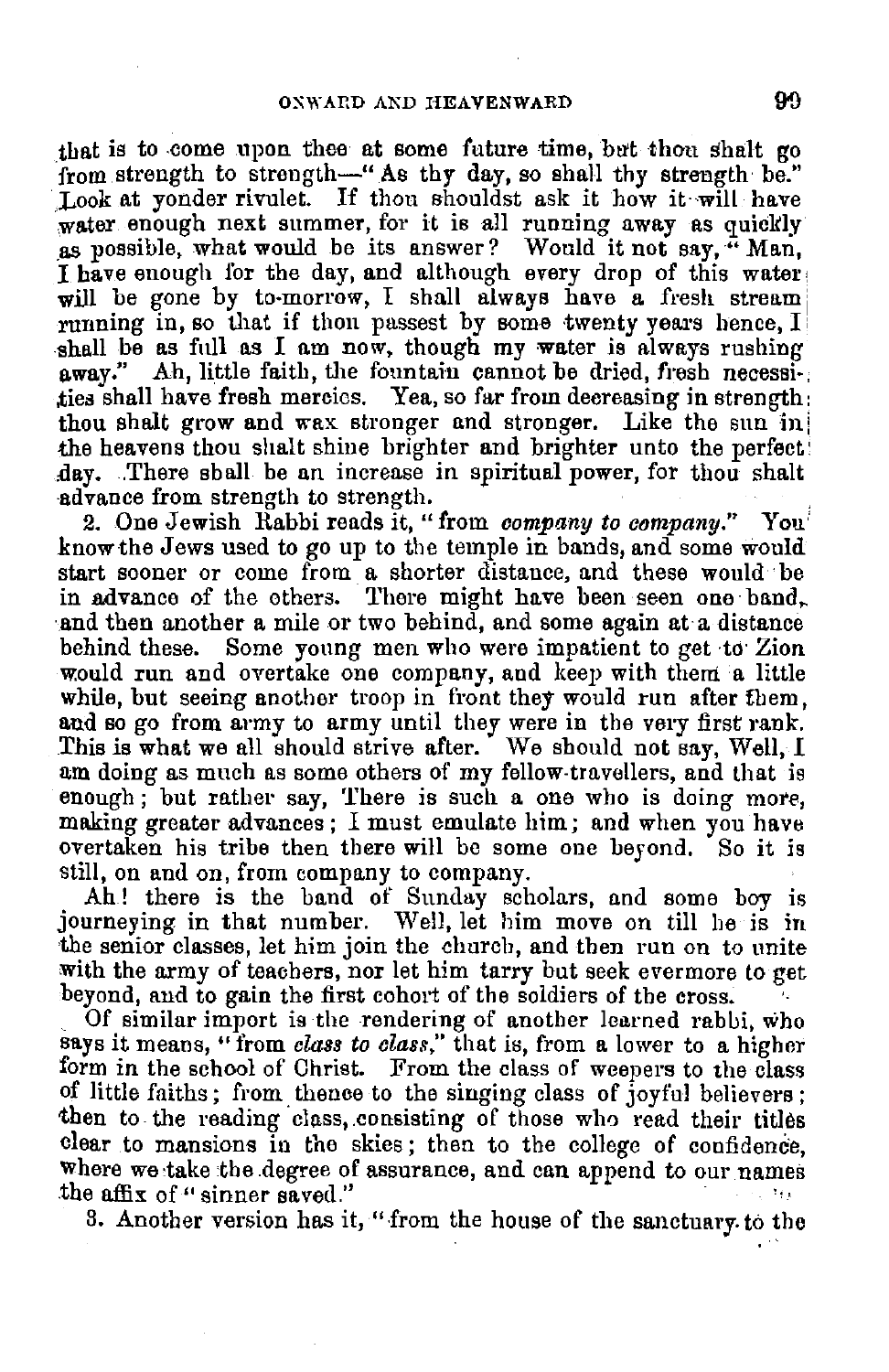house of doctrine;" or, from doctrine to doctrine, and truly, if, it , be not a good rendering, it is good divinity.

All doctrines are not to be learned at once. Some puzzle, their their heads about election, but let them first learn the elementary principles-" repentance towards God, and faith towards our Lord Jesus Christ." Yea, let them, above and before all things, try to learn the atonement, and get well grounded in that, and of the rest it may well be said, "'l'hen shall they know when they follow on to know the Lord." There are some things which have stumbled some at one time which have since become marrow and fatness to them. Let no one imagine that theology is a science to be learned in an hour or two. Some men get hold of one book, and they think there is everything in that. Poor things, let them read **a** little more, and: their mistake may be corrected. A little head knowledge in religion **is a**  dangerous thing. Go on and you shall learn. And oh, the peace of mind a man has who has come to grasp the scheme of grace, and see all the parts thereof compact together. Thus believers go from doctrine to doctrine.

4. Dr. Gill mentions as one meaning "They go 'from victory to victory," conquering and to conquer. Like Wellington marching through the Peninsula, as soon as one battle is over the Philistines are upon us again; but, "Thanks be unto God, who giveth us the victory through our Lord Jesus Christ." Thou hast slain one foe, but here comes another, and ere thou canst wipe thy sword, or rest thyself, another foe is the herald of another victory. He falls, and thou canst write another namo on thy list of conquered foes. On the Duke of Wellington's funeral car were the names of his victories. Ah! it would take a great space to write down all the believer's victories; the last enemy is Death, but he is destroyed; and the Christian in his last struggle may write "Vici" on his shield.

u. Matthew Henry mentions another rendering to these words, namely, "from virtue to virtue." There are some of the virtues which bloom at the moment of the new creation; the others are there in their seeds, but not in their perfectly-developed form. We must add to our faith virtue or courage, which is a grace seldom possessed; and then next to courage comes patience, which is a plant of later birth; and then comes experience. So you see we go from one virtue to another. My brother, is there one grace in which thou dost feel thyself too deficient, then seek after it that it may be true of thee, "they go from virtue to virtue." The graces are gregarious, they never come alone: if you have one virtue you may hope for another. Put into exercise what you have, just as the fowlers bring their own birds out to sing, so that others may come to them, so let one grace sing, and bring others into thine heart. How pregnant with meaning is God's holy Word! Of this blessed book, as David said of Goliath's sword,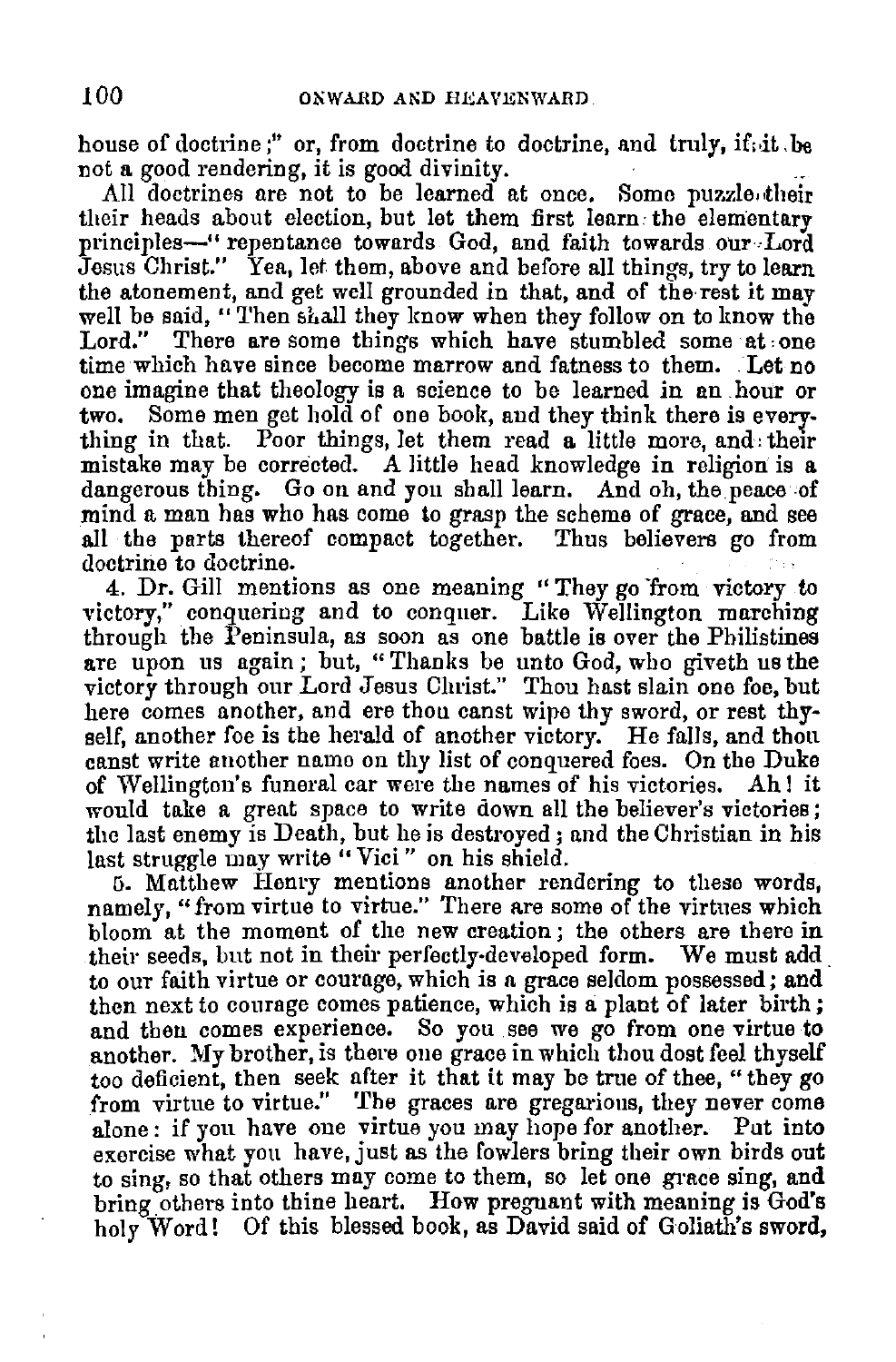we may say, "There is none like it." We must never expect to know all God's law, when a single sentence contains such a profundity of  $m$ e $m$ ing., $\cdots$ 

'fl .Gather, together in your mind all the ideas thus given to you, and youlwill know how to understand what it is to go from strength to strength. May it be our honour and happiness, dear reader, thus to go on our journey with our faces Zionward! Observe--<br>II. A GENERAL MEETING. "Every one of them," &c. Scattered as the

sons of God *are* they are all converging to one centre; they have all one point of attraction to which they tend. Their various naths lead to the same home in heaven. Here we find the safe arrivol of every pilgrim most certainly declared:-" Every one of them in Zion appeareth before God." The ignorant, the feeble, the poor, the sickly, the unknown, and the unnoticed, all are there. The tried, the afflicted, the persecuted, the tempest-tossed, and the tempted one is there. And the backsliding, sinful, wandering one, now recovered, and pardoned, and purified, is there too. He is a good admiral who brings every ship safely into harbour. He is a good shepherd who can gather all his scattered sheep, bring them through the glens and ravines, and pen them all safely at home. Let one he away, and the flock would not be complete; but, sweet thought! every one of them shall appear in Zion. Oh, if one were *absent*! could it be said that some David's seat is empty, then there would be weeping in the land of joy: but it can never be. In heaven there is no untenanted man-<br>sion, no vacant seat, no crown destitute of a wearer; no harp with silent strings. Surely the completeness of our Father's family circle will be a theme for highest praise. 0 weary traveller, believe not the suggestions of unbelief, heed not the insinuations of Satan'; for God hath said it, and it must be accomplished: "Every one of them shall appear in Zion." Observe... shall appear in Zion." Observe-

• III. A GLORIOUS CoNSUMMATION. "Every one in Zion *ajipea'retk*  before God." The crown of a Christian's joy is the thought of appearing before God. What is the presence of royalty, what the levee of monarchs, what the palace of marble and the hall of ivory, if once compared with the grand presentation before the King of kings! How men will crowd to see a Cæsar, to behold an emperor! This glorious appearing casts into the shade all earthly vanities and trifling pageantries! Yes, our eyes shall see the King in his beauty, and then will our cup of joy be filled to its brim.

To stand before the Lamb will be the highest and sweetest enjoyment of the glorified. To behold the angels will be but to see the ý. courtiers. We shall walk "the golden streets;" the harp of joy, will be in our hand, and the crown of life on our head, but that visionsthat rapturous sight-that gaze of surpassing blessedness, shall  $\delta$ ergas politikas ir  $\sim$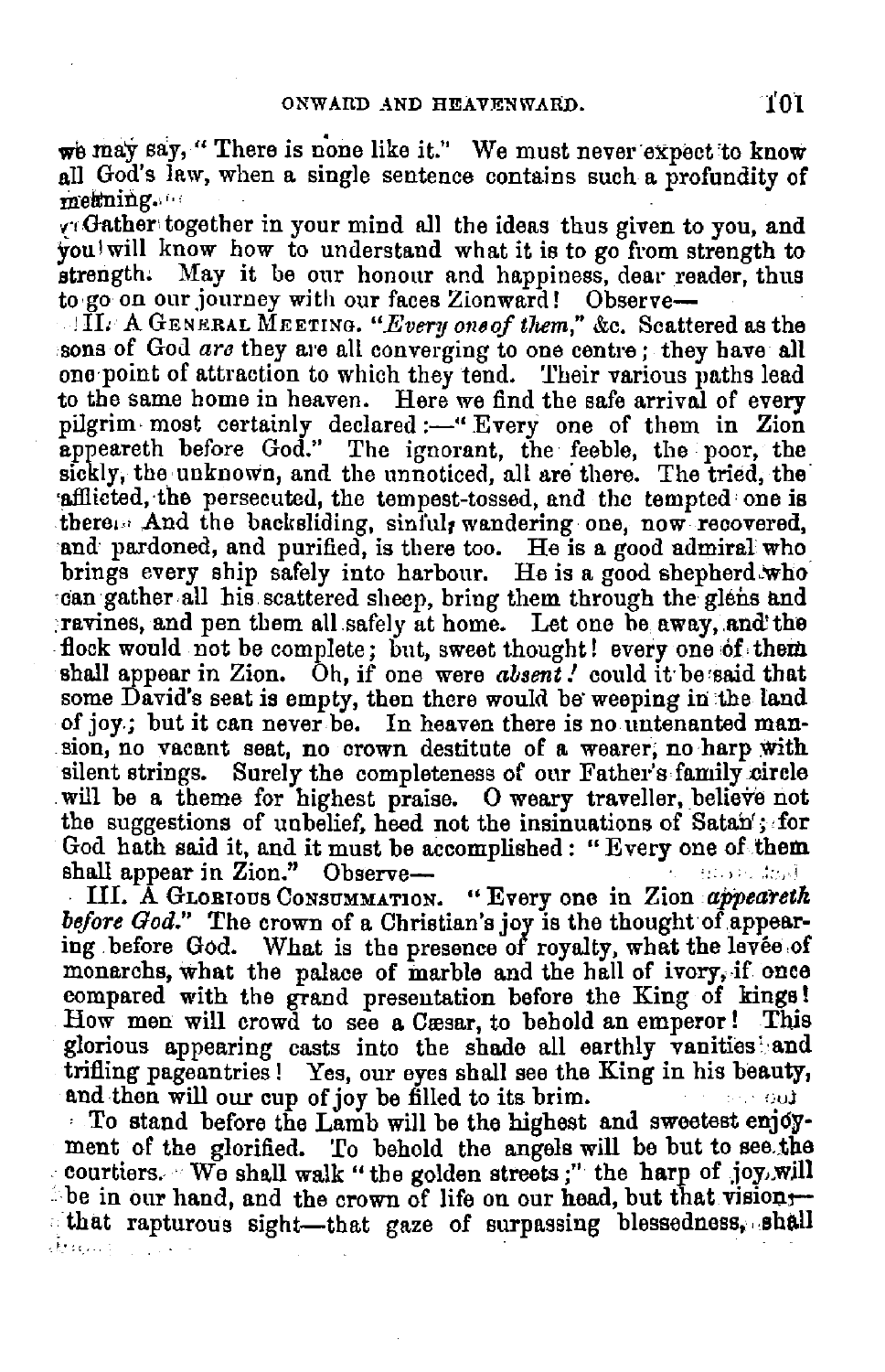engage all our powers, shall steep our ransomed and beatified spiritsin an ocean of sacred and unutterable bliss.

Are not then, beloved fellow-travellers, the glories of the new world worth all the pains and toils of thy weary travel? Upward and upward still be thy motto; gird up thy loins, grasp thy staff, and on. Tarry not, but go from strength to strength, until thou dost appear before God.

# TRIALS FOR THE TRUTH ; HISTORIC SKETCHES OF BAPTIST NONCONFORMITY.

### CHAPTER XVJ.-JMPORTANT CORRESPONDENCE,

this address to the governor and General Court, in which he offered to come from Newport and discuss the question at Cambridge on that day, a man was of haptism, provided they would appoint wandering along the shore on the Bos• a time and place, was Commencement ton side of Charles lliver. He was cil, ministers, and leading citizens of the spare boats that belonged to the Boston were there in attendance upon citizens of the little town were on the Boston were there in attendance upon citizens of the little town were on the the exercises. The aspects of the place Cambridge side, having been used in the exercises. The aspects of the place Cambridge side, having been used in were very different then from their conveying visitors to the college. Finally were very different then from their present appearance. Where now are present appearance. Where now are an Indian, who had been out fishing in commodious and elegant edifices for the  $\vert$  the harbour all the morning, came, on commodious and elegant edifices for the the harbour all the morning, came, on accommodation of the students, for the lis way-home, sufficiently near the shore library, chapel, dining hall, and lodging to be hailed. The ma library, chapel, dining hall, and lodging tooms—where beautiful streets are laid. out, with elegant residences bordering either side, then stood, in impenetrable canoe. Having arrived on the other grandeur, the primeval forest, or lands side, the passenger hastened to the grandeur, the primeval forest, or lands and swamps covered with thick shrubhery, elegantly festooned with various of the magistrates a letter; it was the native vines, and ornamented with a offer of Clark to come from Newport. great profusion of fragrant, wild, name- and engage in the much-talked of dis-<br>less flowers. Those sturdy Puritans cussion. It was not a welcome docu-Less flowers. Those sturdy Puritans ensign. It was not a welcome docu-<br>could not have dreamed that within the ment. The advocates of infant sprinkhrief limits of two centuries such won- ling did not wish to meet  $Mr.$  Clark in derful changes could transpire as have an oral argument. They knew that taken place—that in that retired jungle that rite was safe so long as it was taken place---that in that retired jungle that rite was safe so long as it was n city would spring into existence, sur- protected by the sword of state, but rounded by a gronp of sister cities, with they could not foresee what results numerous school houses, churches, would grow out of a public disputation.<br>public buildings, and myriads of in-[Still, as the governor had been habitants. Much less could they have to propose such a disputation, and the imagined the political and national magistrates had assured Mr. Clark it changes which have occurred, by which would be granted, they were in<sup>\*</sup>a dilem-<br>the two feeble colonies of New England may what course to pursue so as to the two feeble colonies of New England  $\vert$  ma what course to pursue so as to and Virginia have grown into a sister avoid the discussion without a comhood of thirty-one independent states, promise of character, or without a tacit yet bound together in one beautiful, implication of the weakness of their

THE day following the preparation of one of the largest and most powerful<br>is address to the governor and General nations upon earth.

During the progress of the exercises<br>at Cambridge on that day, a man was anxious to cross, but unfortunately all<br>the spare boats that belonged to the and by signs engaged him to paddle him across the stream in his birchen college, and placed in the hand of one offer of Clark to come from Newport, and engage in the much talked of dis-Still, as the governor had been the first magistrates had assured Mr. Clark it harmonious whole, and constituting own side. The ministers and magis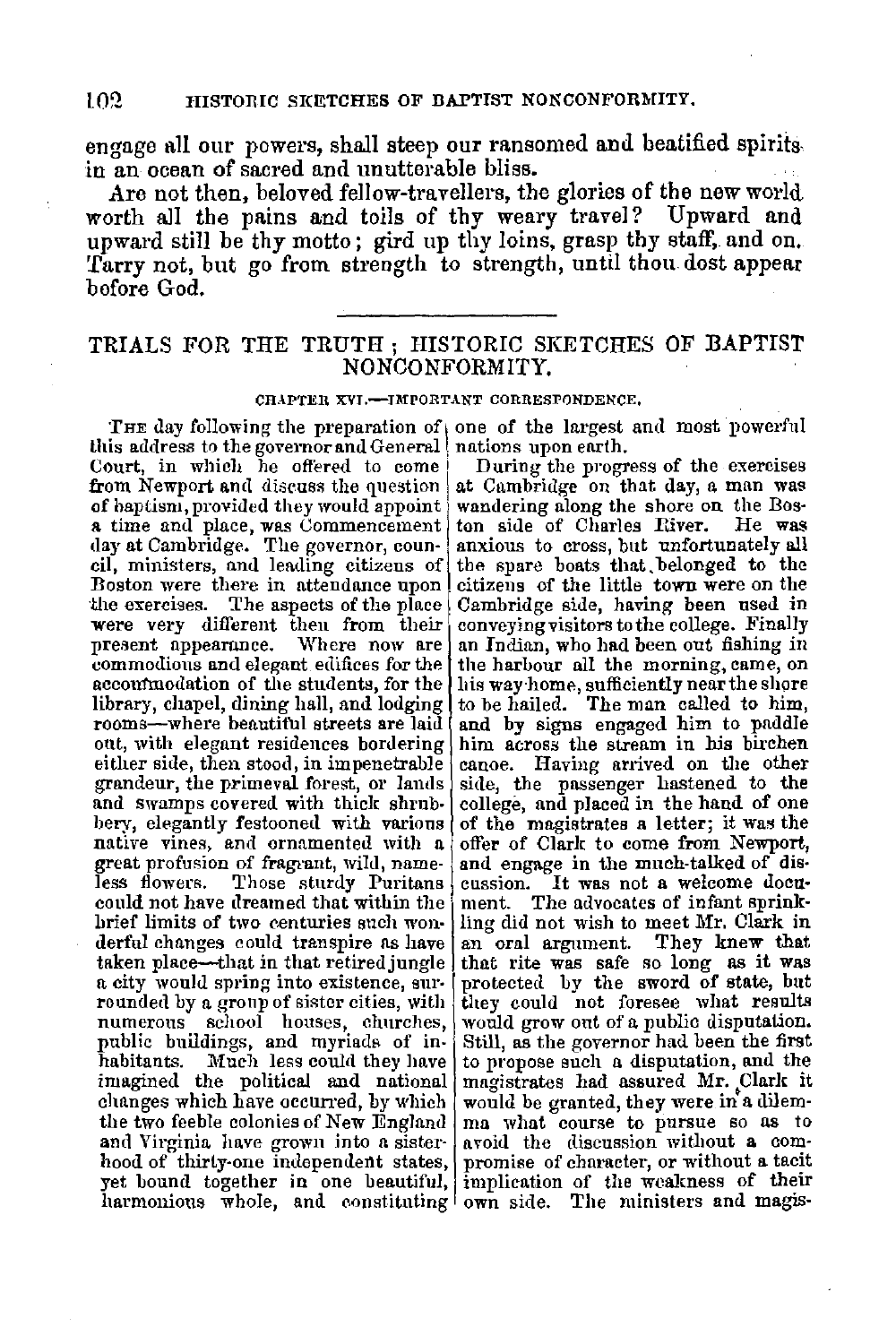trates conversed upon the subject after the reception of Clark's letter at Cambridge with great interest. The object<br>of the consultation was, to devise some way to extriente themselves from their position without yielding any advantage

Finally the minister of Boston, Mr. Cotton, who was more strongly opposed to the public controversy than some of the others, drew up a reply to send back, in which he stated that Mr. Clark had misunderstood the governor, who had not enjoined or counselled a public disputation, but had simply expressed<br>the opinion that if Mr. Clark would confer with the ministers upon the subject of infant baptism, they would satisfy him of the propriety of the practice, and he would not be able to maintain his own views before them ; that this was intended for Clark's information privately, but by no means as a challenge to dispute publicly on the subject. "Nevertheless," continued this inge-nious divine, " if you are forward to dispute, and that you will move it yourself to the court or magistrates about<br>Boston, we shall take order to appoint one who will be ready to answer vour motion, you keeping close to the ques-<br>tions to be propounded by yourself; and a moderator shall be appointed, also, to attend upon that service; and whereas you desire you might be free in your dispute., keeping close to the points to be disputed on, without incurring damage by the civil justice, observing what<br>hath before been written, it is granted. The day may be agreed if you yield the *clmsetts and the rest oj that honourable*  premises." **premises.**" **but all these present. premises."** 

This was signed by the governor,  $Mr.$  Worthy Senators:--<br>ndicott, the deputy governor,  $Mr.$  I received a writing, subscribed Endicott, the deputy governor, Mr.<br>Dudley, and three others. Mr. Clark Dudley, and three others. Mr. Clark with five of your hands, by way of regarded it as a singular document, and answer to a twice repeated motion of regarded it as a singular document, and understood its practical bearing. He mine before you, which was grounded, viewed it as an attempt to change the as I conceive, sufficiently upon the entire ground of procedure, and shelter governor's words in open court, which entire ground of procedure, and shelter governor's words in open court, which<br>the governor from the charge of having writing of yours doth no way answer the governor from the charge of having writing of yours doth no way answer proposed the discussion. In the ex- my expectation, nor yet that motion pression of a willingness to grant the which I made: and whereas (waving pression of a willingness to grant the discussion, provided Clark would move that grounded motion) you are pleased it himself to the court or magistrates to intimate that if I were forward to disit himself to the court or magistrates to throw the whole responsibility of the court or magistrates about Boston, you

disputation upon himself, and to **make**  it appear to result from his "forward-<br>ness to dispute."<br>Two other remarkable features con-

nected with this affair, which increased<br>the cautiousness of Clark's movements, were-first, that whilst this letter of Cotton's was signed by five colonial dignitaries, it was not an order of court; it was not an official document. It was signed by them in their private capacity, and had not the signa-<br>ture of the secretary. Mr. Clark ture of the secretary. therefore did not regard it as a reliable<br>state paper.

The other remarkable circumstance was, that this attempt to throw the whole responsibility of originating the discussion of infant baptism upon Clark<br>was made, when they knew that there<br>was a law of the colony which ordered that " if any person or persons shall openly condemn or oppose the baptizing of infants, and shall appear to the court wilfully and obstinately to continue therein, after due time and means of conviction, every such person or persons shall be sentenced to banishment."

Clark knew that their unofficial document would afford him no legal protection, and that in case the disputation went on in the manner they proposed, it would be an easy thing for some one to enter a complaint against him, and secure his conviction. He therefore wrote the following frank and manly epistle, and forwarded it to them  $:$ -

To the honoured Governor of the Massa-<br>chusetts and the rest of that honourable

i.

about Boston, he discovered an attempt *pute*, and would move it myself to the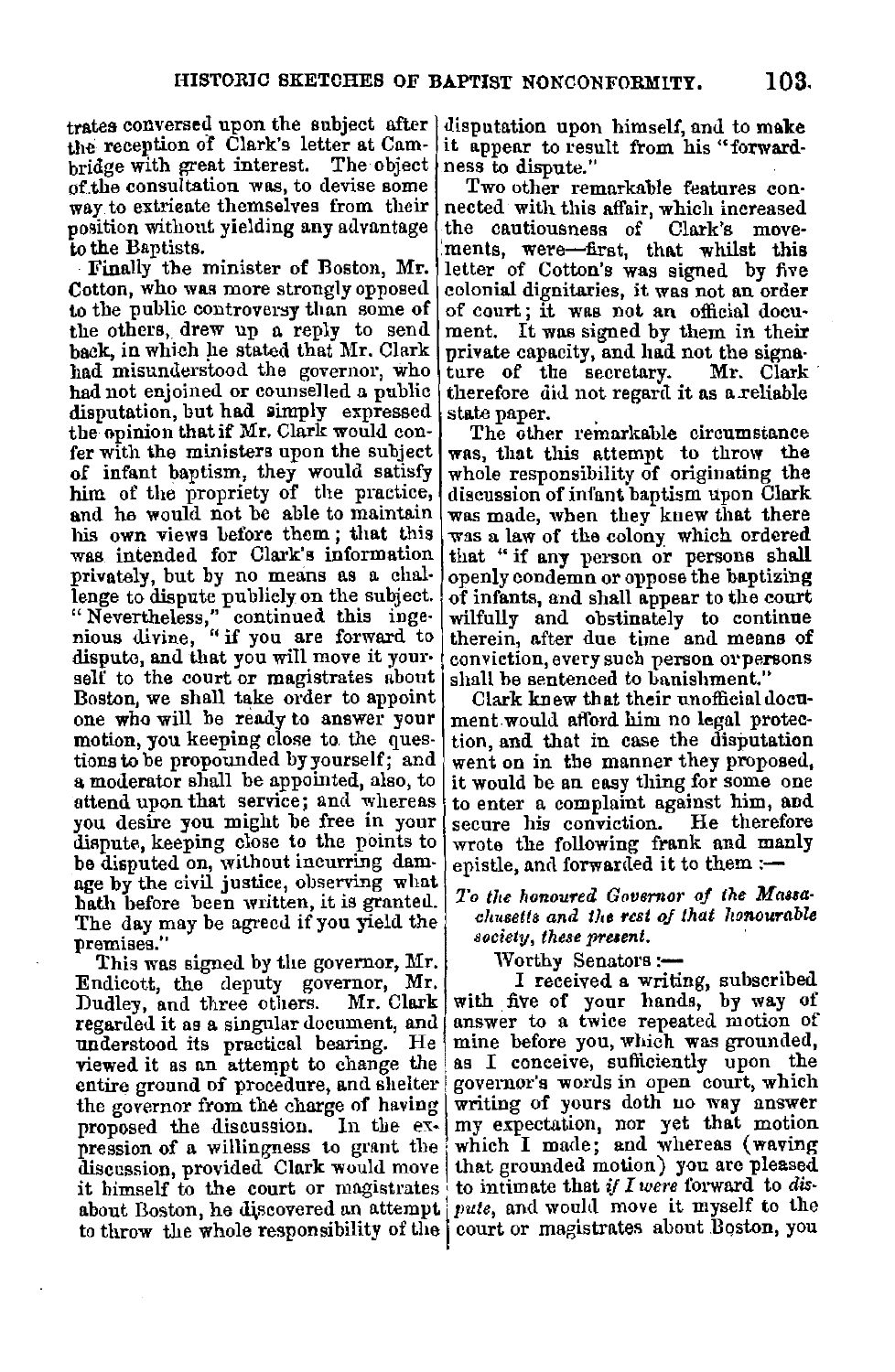would appoint one to answer my motion,  $\vert$ &c.,-be pleased to understand that, although I am. not backward to maintain the faith and order of my Lord, the King of saints, for which I have been sentenced, yet am I not in such a way so forward to dispute, or move therein, lest inconvenience should thereby arise. I shall rather once more repent my former motion, which if it shall please the honoured Genernl Court to accept, and under their secretary's hand shall grant a free dispute, without molestation or interruption, I shall be well satisfied therewith; that what is past I shall forget, and upon your motion shall attend it; thus desiring the Father of mercies not to lay that evil to your charge, I remain your well-wisher,

### JOHN CLARK.

To this fair and honourable proposal of Mr. Clark, the governor and magistrates to whom it was addressed thought it the wisest policy to return no answer. The matter was accordingly dropped by their silent retreat. Thus ended the unfortunate challenge of the governor and the persecution of the pastor of the Newport Baptist Church.

**Mr.** Bates and Stephen, who had from the first deeply sympathized with Clark, were greatly rejoiced when the affair had reached its end.

### CHAPTER XVII.-INWARD LIFE.

IT is time that we inquire into the fate of Mr. Clark's companions. Mr. Crandall, who was sentenced to **a** fine of five pounds for being one of the company, was released upon promising that he would appear at their next court. But they did not let him know when the next court would sit until it was over; and as he was not present according to his promise, they obliged the keeper to pay his fine.

; <sup>1</sup>With poor Holmes it fared far worse than with either of the others. He had been sentenced to pay **a** fine of thirty pounds, by the first day of the next court, or else to be *well whipped,* and to remain in prison until he provided sureties for the fine. Sureties he would not furnish, because he was determined

not to pay the fine. Consequently he was kept in prison. At the time of; his trial before the Court of Assistants,<br>when the above cruel sentence was passed against him, he replied,-- . !..,

"I bless God I am counted worthy to suffer for the name of Jesus;" at which-<br>one of the ministers (Mr.John Wilson)<br>so far forgot the sacredness of his office, and the sanctity of the place, as to raise his hand, and strike him in open court, at the same time saying, " The curse of God go with thee."\* God go with thee." $*$ 

During the continuance of the im• prisonment of Clark and Crandall Holmes enjoyetl their company. : This was a source of unspeakable comfort. The conversation, the sympathy, and the prayers of his fellow-prisoners as-<br>sisted to banish the despondency and gloom which would otherwise have oppressed him. But after their deliverance, and when he was left alone, he was greatly distressed in spirit. In his own account of it, he said, "After I was deprived of my two loving friends, the adversary stepped in, took hold of **my**  spirit, and troubled me for the space of an hour, and then. the Lord came in, and sweetly relieved me, causing me to look to himself; so was I stayed and refreshed in the thoughts of my God."

As friends had paid the fines of the other two prisoners, and had secured their release. it seemed a hard case that he should be left to feel the scourge. Brethren who sympathized with him resolved that he should not. Strongfaith Bates, Stephen, the brother of the mill, and a few others, raised, by a con• tribution among themselves, enough to pay his fine. But Holmes would not permit it. In reply to their kind offer, he said.—

"I dare not accept of deliverance in such a way. And though I greatly thank you for your kindness,and would acknowledge, with gratitude, even a cup of cold wnter, yet I desire not that you should yield to the unrighteous de-mands of my persecutors. Having committed. no crime, I will not permit

\* Holmes's Letter, In Backus and Bene• diet.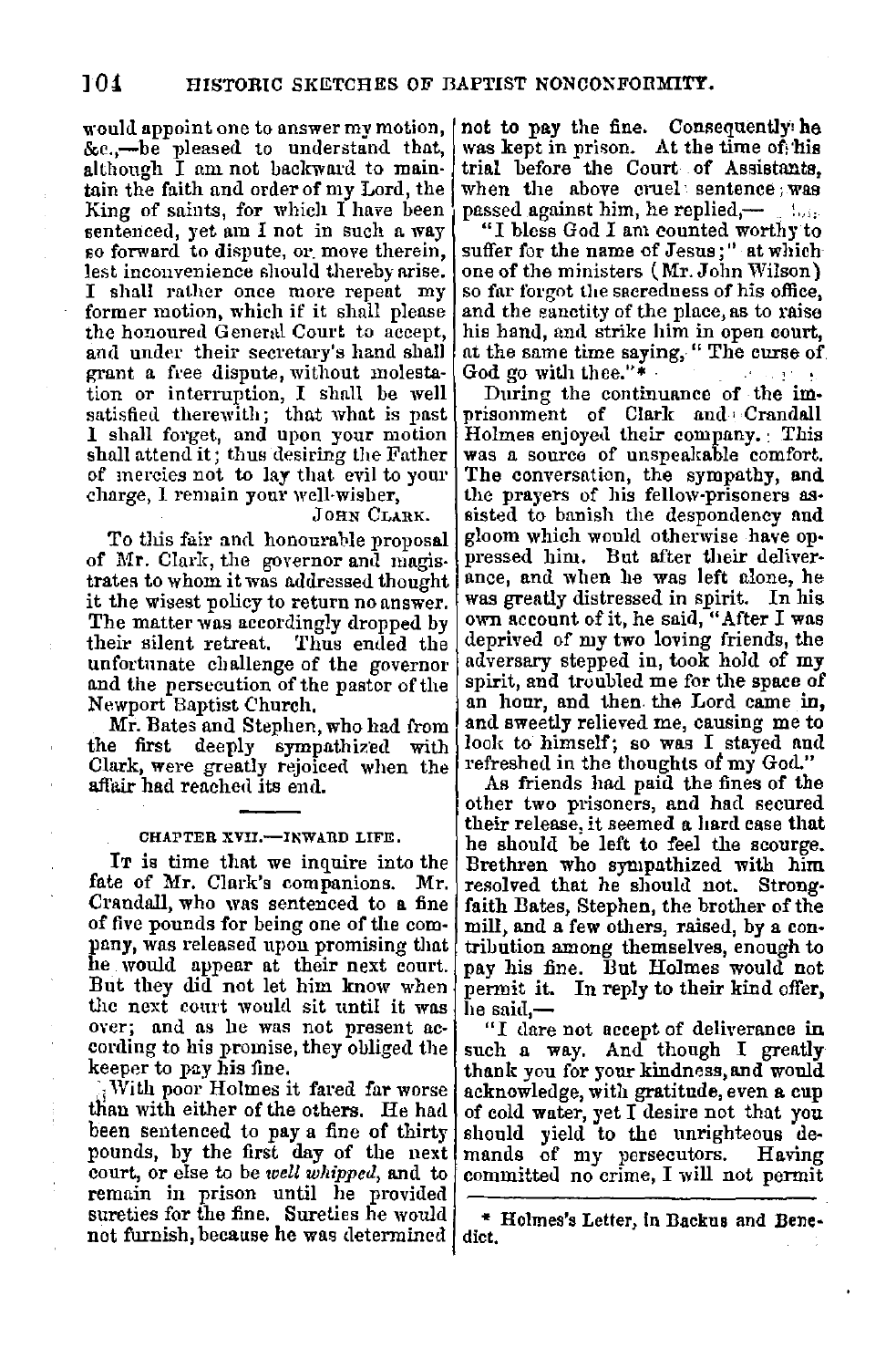inyfrlendstopayasinglefarthingforme." ~:The first day of court was drawing near; when, if the fine was not paid, the substitute would be exacted, in stripes,<br>and groans, and blood.

. Though Holmes was strongly convinced of the truth of Baptist sentiments, for which he was imprisoned, and was conscientiously opposed to the payment of the fine, or to the doing of<br>anything else voluntarily, as a penal requisition, yet he was nowise ambitious of the honours of the whipping-post. He shrunk with dread from the suffer• ings of the scourge. He knew that, when the Court of Assistants sentenced one' to be "well whipped," it meant something, and would be executed to the very letter. Yet the night preceding the infliction of the sentence he<br>passed in sweet, refreshing sleep. In passed in sweet, refreshing sleep. the morning, notwithstanding they knew that they would provoke the wrath of "the powers that be," Strongfaith and Stephen, with several other friends, called at the prison, to comfort and encourage the *criminal!* After ap• propriate religious conversation and prayer, that God would give strength to suffer, and especially that he would open the eyes of the persecutors, to see and love the truth, Strongfaith took from a basket, in whieh he had stowed a variety of' comforts for the poor prisoner, a bottle of old Madeira wine. Pouring out some in a glass, he offered it to Holmes.

"No, brother. I thank you for your kindness, but I shall take no strong drink until my punishment is over, lest, if I have more strength, courage, and pected, the world should say that I was drunk, or that I was carried through by the strength and comfort of what I had taken. No; let me so suffer, that, if I am sustained, God shall have the glory."

·. Still, the prisoner was by no means certain that he would not shrink, faint, or show signs of physical cowardice, though lie thus spake. Instead, however, of strengthening himself with wine and other luxuries, which had been brought, he left his friends to be entertained with each other, whilst he

withdrew into another room, to hold communion with his Lord. : So soon **as**  he had retired by himself, he was over-<br>whelmed with the deepest gloom. He was tempted to question his own sin• cerity and the purity of his motives. **A**  something within, which he attributed to Satanic· agency, said, "Remember thyself, thy birth, thy breeding, thy friends, thy wife, children; name, credit. Thou art dishonouring all these by thy public scourging. Is this necessary; when others are ready to save thee from suffering, and thy friends from disgrace?" His heart sank within him; The idea of dishonouring any who were dear to him was more painful than the anticipated punishment; but presently the thought occurred to him, or, as he<br>afterwards expressed it, "There came in sweetly, from the Lord, as sudden an answer: ' 'Tis for my Lord; I must not deny him before the sons of men, (for that were to set men above him,) but rather lose all; yea, wife, children, and mine own life also." This, however, did not afford him permanent peace; for soon a series of questions **rushed**  into his mind, creating· confusion of thought, and reviving his disquietude **of**  feeling. "Is it for the Lord that you are about to suffer? Have you his glory alone in view? Is it not rather for your own or some other's sake? Is it not obstinacy or pride? Is it not resentment or bigotry? Is not selfishness at the bottom?"

These unwelcome, and, as they seemed to him, involuntary queries in• creased his distress; but after a jealous and careful scrutiny of his motives, he' was convinced, as he said, that; "It was not for any man's cause or sake in this' world, that so I had professed and' practised, but for my Lord's cause and sake, and for him alone; whereupon my' spirit was much refreshed."

He was also greatly comforted by the following passages of Scripture, which were sweetly suggested to his mind: " Who shall lay anything to the charge of God's elect?" "Although I walk! through the valley of the shadow of death, I will fear no evil, for thou art" with me; thy rod and thy staff they comfort me." "And he that continueth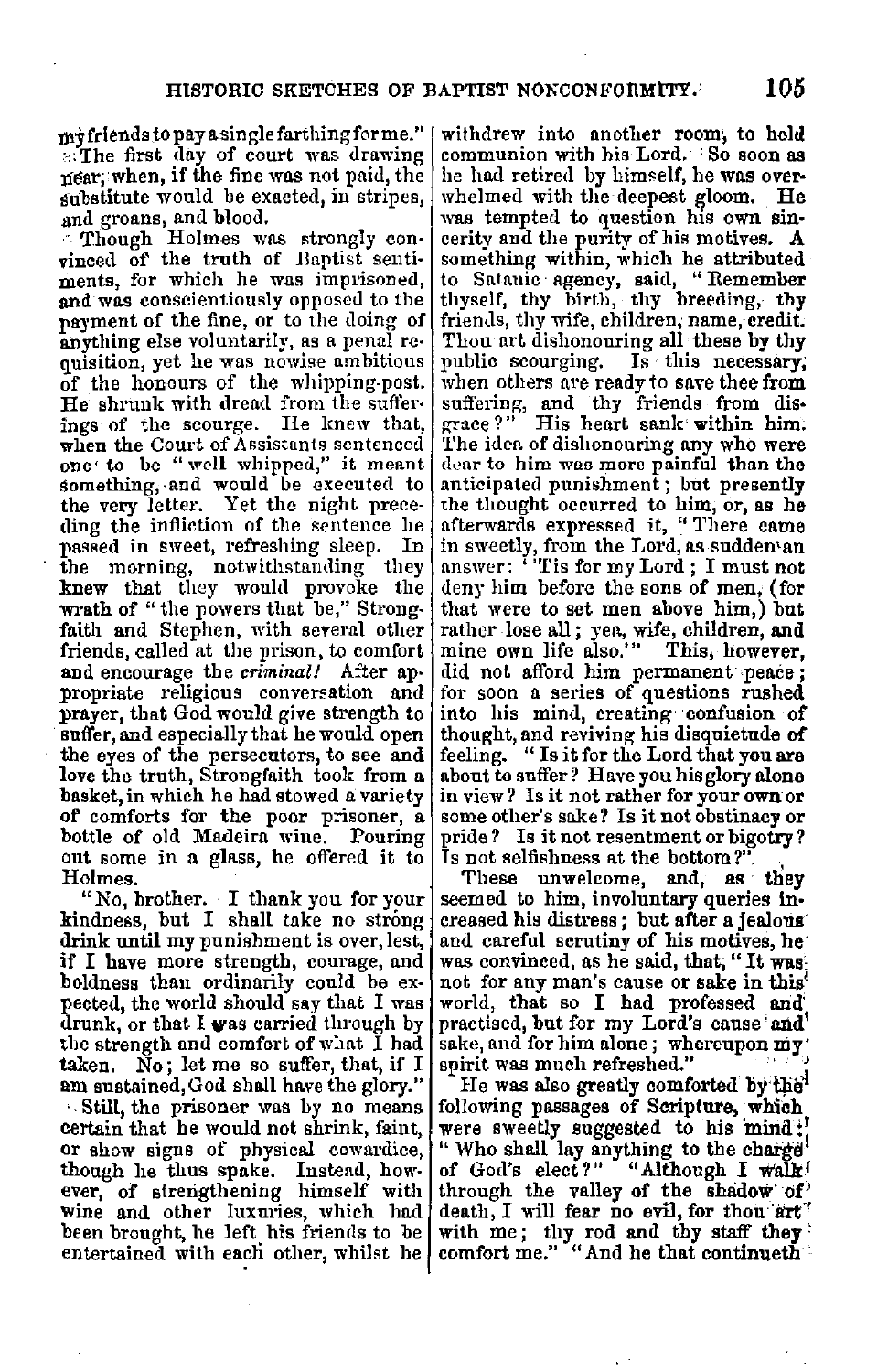to the end shall be saved." But anon, the thoughts of the terrible scourge oc• curred to him, and he feared that the severity of the dreadful punishment would be too much for his sensitive<br>flesh. The disgrace of the punishment The disgrace of the punishment he regarded not. That. belonged to others, and not to himself. Like his Lord and Master, he despised the shame. But the anticipated pain of But the anticipated pain of<br>vblows made him shrink. He the heavy blows made him shrink. knew his weakness and sensitiveness, and fe&rell that he would be overcome. **Again** he betook himself to the throne of grace. He prayed earnestly that the Lord would be pleased to give him a spirit of courage and boldness, a tongue to speak for him, and strength of body to suffer for his sake, and not to shrink from the strokes, nor shed tears, lest the adversaries of the truth should blaspheme, and be hardened, and the weak and feeble-hearted be discouraged. His prayer was followed with fresh con•<br>• solation and strength. It produced a<br>• state of trustful submission to God, causing him to yield himself, soul and body, into the hands of his Saviour, and leave the whole disposing of the affair with him.

### CHAPTER XVII.-AN AFFECTING SCENE.

·WHEN the time arrived for the condemned Baptist preacher to be led forth to punishment, and the voice of the iailer was heard in the prison, Holmes listened to it with a degree of cheerful-<br>ness. Taking his Testament in his hand, he went forth with him to the place of execution. As he approached the whipping-post, around which were gathered a crowd of spectators, he calmly saluted them. Two of the mawhipper did his duty-Mr. Increase Nowel who had signed his sentence, and Mr. Flint. After waiting some minutes in expectation of the governor's coming, Nowel commanded the executioner to

do his office.<br>- "Permit me," said Holmes, as the executioner seized him, "to say a few words."

"Now is no time to speak," replied Nowel. But Holmes was unwilling to suffer in silence. He desired to declare to the multitude the grounds of his belief, and the reasons of his punishment. He therefore lifted up his voice, and said,-

" Men, brothers, fathers, and countrymen, I beseech you give me leave, to speak a few words, and the rather be, cause here are many spectators to see me punished, and  $I$  am to seal with  $m_{\tilde{Y}}$ blood, if God give strength, that which I hold and practise in reference to the word of God, and the testimony of Jesus. That which I have to say, in brief, is this : although I am no disputant, yet seeing I am to seal with my blood what I hold, I am ready to defend by the word, and to dispute that point with any that shall come forth to withstand it."

Magistrate Nowel told him, "Now is no time to dispute."

"Then," continued Holmes, "I desire to give an account of the faith and onler I hold." This he uttered three times. But Magistrate Flint cried out to the executioner, "Fellow, do thine office, for this fellow would but make a long speech to delude the people."

In compliance with this authoritative mandate, the executioner roughly seized Holmes, and began to strip off his clothes. The sentence was to be infticted upon the prisoner, not upon his garments. But Holmes was determined to speak if possible. Whilst therefore the whipper was removing his clothes and preparing him for the lash, he said to the people,-

" That which I am to suffer for is the word of God and the testimony of Jesus Christ."

"No," replied Magistrate Nowel, "it is for your error, and going about to seduce the people."

"Not for my error," said Holmes, " for in all the time of my imprisonment, wherein I was left alone, (my brethren being gone,) which of all your ministers in all that time came to convince me of an error? and when, upon the governor's words, a motion was made for a public dispute, and upon fair terms so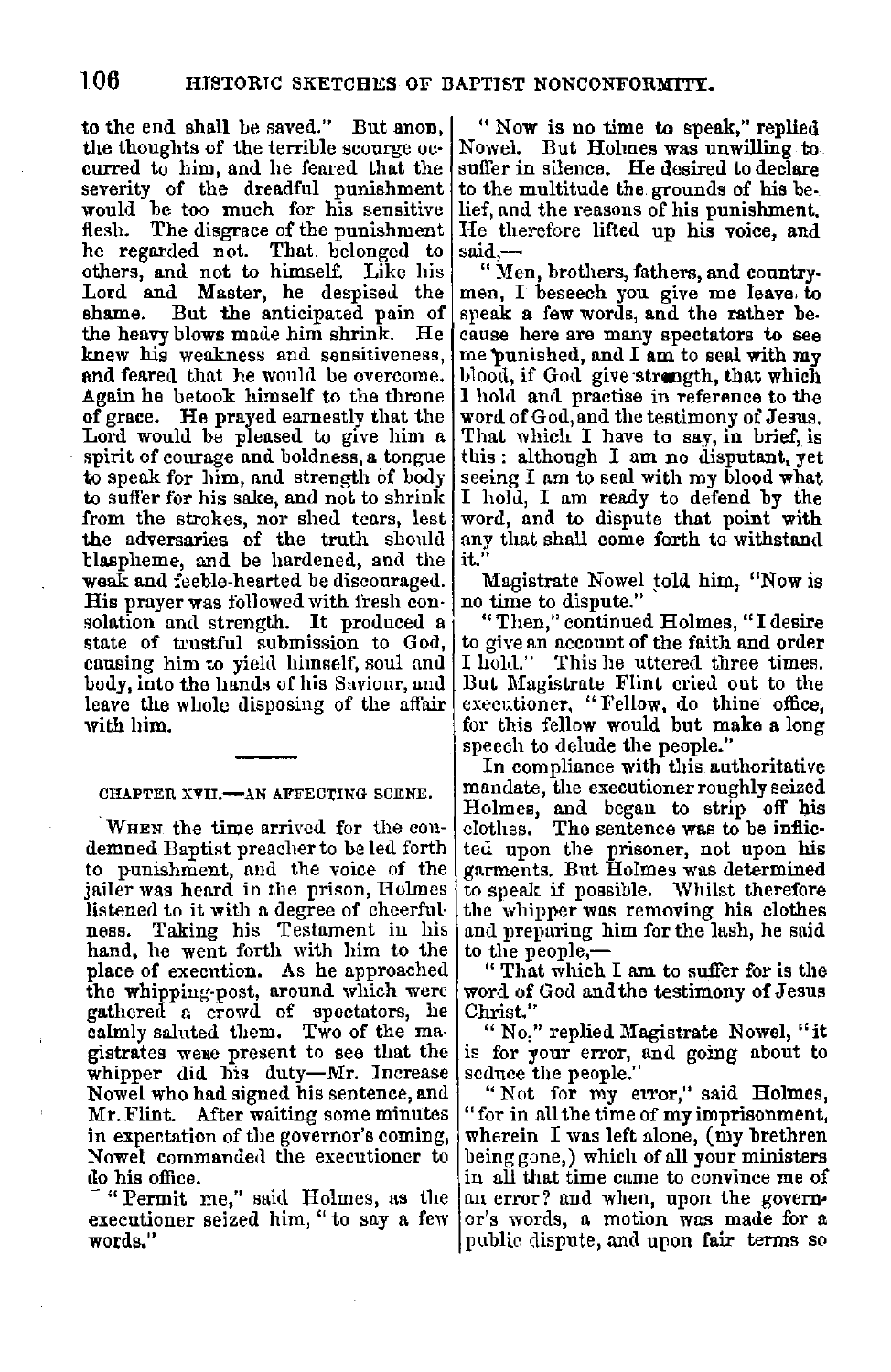often. renewed,. and desired by hundreds, what was the reason it was not granted?"

This was a close and significant question. As all the multitude knew that **a** public disputation had been anticipated, but had not yet taken place, the inquiry of Holmes seemed to de-<br>mand an answer. Nowel therefore mand an answer. replied.-

" It was the fault of him who went away and would not dispute," referring to Clark. But this, as we have already shown, was not the case.

Flint became impatient at this colloquy, and repeated his order to the executioner,-

" Fellow, do thine office." Holmes, however, would not remain silent. Whilst being disrobed, he said,—

" I would not give my body into your hands to be thus bruised on any other account whatever; yet now I would not give the hundreth part of a wampum-peague\* to free it out of your hands."

"Unbutton here," said the execu- tioner, as he gave his jacket a jerk.

" No," said Holmes; "I make as much conscience of unbuttoning one button as I do of paying the sentence of thirty pounds. I will do nothing to-I will do nothing towards executing such an unjust law."

Faithful to his word, he would not voluntarily assist the executioner in the least in removing his garments from his back.

He wag as helpless as if he were asleep, and the executioner had to handle him as though he were a statue. Still he continued addressing the people.

"The Lord," said he, "having manifested his love towards me, in giving me repentance towards God and faith in Christ, and so to be baptized in water hy a messenger of Jesus, in the name of the Father, Son, and Holy Spirit, wherein I have fellowship with him in his death, burial, and resurrection, I am now come to be baptized in afflictions by your hands, that so I may have<br>further fellowship with my Lord, and am not ashamed of his sufferings, for **by** his stripes am I healed,"

"' The sixth part of a penny.

The executioner, having removed so much of his garments as would hinder the effect of the scourge, and having fastened him to the post, seized a three-corded whip, raised his hands, and laid on the blows in an unmerciful manner. Stroke followed stroke as rapidly as was consistent. with effective execution, each blow leaving its crimson furrow, or its long blue wale in the sufferer's quivering flesh. The only pause which occurred during 1he inflic• tion of this barbarous punishment was when the executioner ceased a moment in order to spit in his hands, so as to take a firmer hold of the handle of the<br>whip, and render the strokes more severe. This he did three times. During the infliction of his painful scourging, Holmes said to the people,-

" Though my flesh and my spirit fail, yet God will not fail." The poor sufferer did not fail. He found that his strength was equal to his day. Though the lash was doing its bloocly work upon his sensitive flesh, yet his spirit was sustained by heavenly consolations. In his own account of his experience during this dreadful ordeal, Holmes subsequently said,-

" It pleasecl the Lord to come in and fill my heart and tongue as a vessel full, and with an auuible voice I brake forth, praying the Lord not to lay this sin to their charge, and telling the people **that** now I found he did not fail me, **and,**  who failed me not; for in truth, as the strokes fell upon me, I had such a spiritual manifestation of God's presence as I never had before, and the outward pain was so removed from me that I could well bear it, yea, and in a manner felt it not, although it was grievous, as the spectators said; the man striking with all his strength, spitting in his hand three times, with a three-corded whip, giving me therewith thirty strokes."

After the requisite number of blows had been given, equalling the number of pounds that he was fined, ( from which we learn that, according to the Puritan standard of penal measure, one blow of <sup>1</sup>a three•cordetl whip, well la.id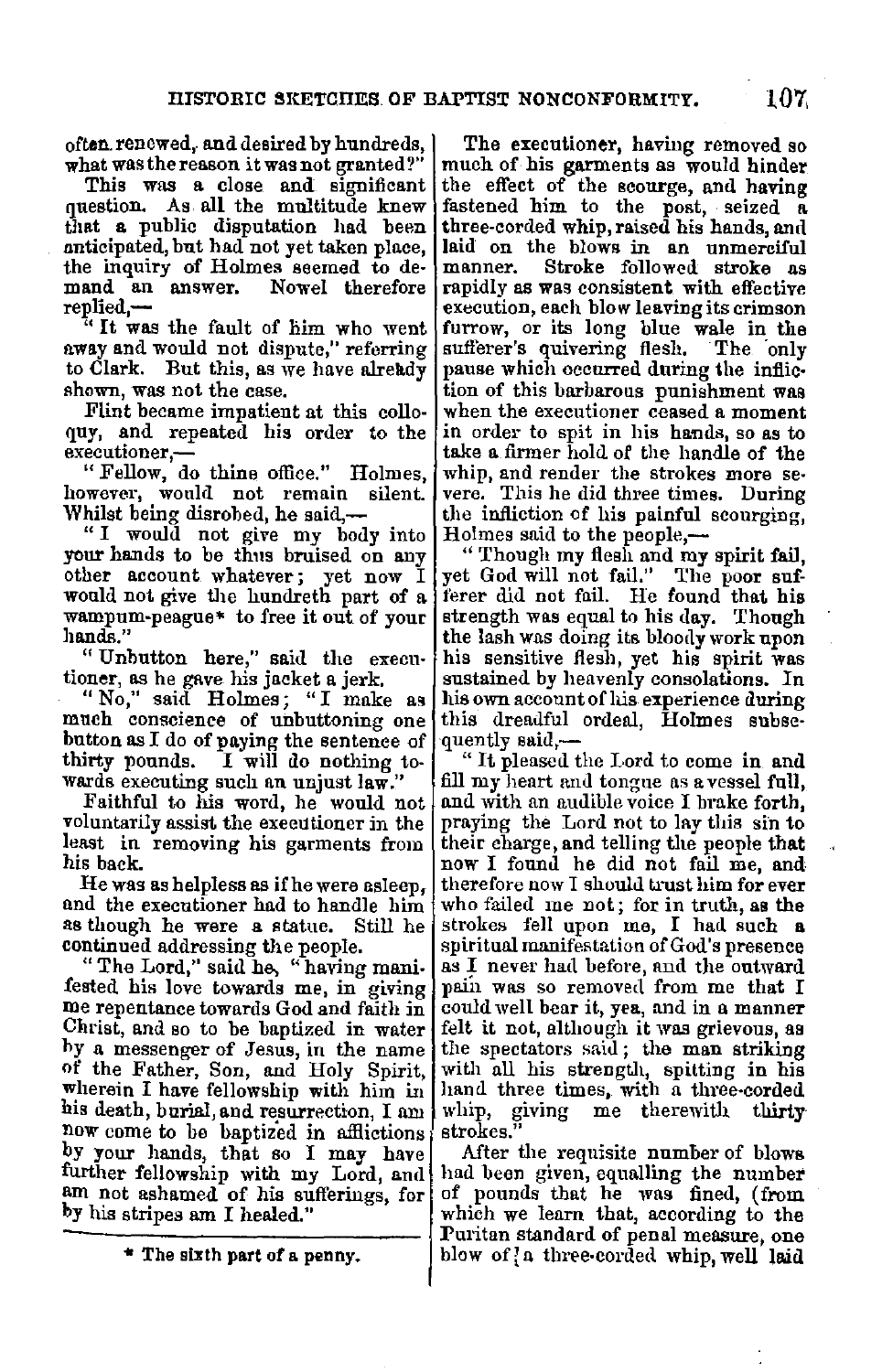on, was an equivalent to one pound sterling,) tho cords which fastened him to the whipping post were untied, and he was set at liberty. With joyfulness in his heart and cheerfulness in his countenance, he turned to the magistrates Flint and Nowel, and said,-

" You have struck me as with roses." But not wishing them to imagine that he regarded the punishment as literally light, nor that he was sustained by his own strength, he added, $\rightarrow$ 

"Although the Lord hath made, it easy to me, yet I pray God it may not be laid to your charge."

be laid to your charge.<br>" The crowd now gathered around him, some from mere curiosity, others inwardly rejoicing that the heretic had<br>been scourged, whilst a third class were filled with mingled emotions of sympathy with his sorrows, and indignation at his wrongs.

# PEN AND INK SKETCHES.-No. III.

By Mrs. HARRIET BEECHER STOWE, *Author of " Uncle Tom's Cabin.* 

### BIDYL JONES, THE FEMALE PREACHER,

the afternoon to a meeting of the Friends, had heard a discourse from Sibyl Jones, one of the most popular of their female preachers. Sibyl is a native of the town of Brunswick, in the State of Maine. She and her husband, being both preachers, have travelled extensively in the prosecution of varions philanthropic and religioue enterprises.

In the evening, Mr. Sturge said that she had expressed **a** desire to see me. Accordingly, I went with him to call upon her, and found her in the family of two aged Friends, surrounded by a circle of the same denomination. She is a woman of great delicacy of appearance, betokening very frail health. I **am** told that she is most of her time in a state of extreme suffering from •neuralgic complaints. There was **a**  mingled expression of enthusiasm and :tenderness in her face which was very 'interesting. She had had, according to the language of her sect, a concern upon her mind for me.

To my mind there is something peculiarly interesting about that primi tive simplicity and frankness with which the members of this body ex-

C. had been with Mr. Sturge during | press themselves. She desired to caution me against the temptations of too much flattery and applause, and against the worldliness which might beset• me in: London. Her manner of addressing me was like one who is commissioned with a message which must be spoken. with plainness and sincerity. After this the whole circle kneeled, and she offered prayer. I was somewhat pain~ fully impressed with her evident fragility of body, compared with the enthusiastic workings of her mind.

> In the course of the conversation she inquired if I was going to Ireland. I told her yes, that was my intention. She begged that I would visit the western coast, adding, with great feel~ ing, "It was the miseries which I saw there which have brought my health to<br>the state it is." She had travelled She had travelled extensively in the Southern States, and had, in private conversation, been able very fully to bear ber witness **against**  slavery, aud had never been heard with unkindness. :

> The whole incident afforded me matter for reflection. The calling of women to distinct religious vocations, it appears to me, was a part of primitive Christianity ; has been one of the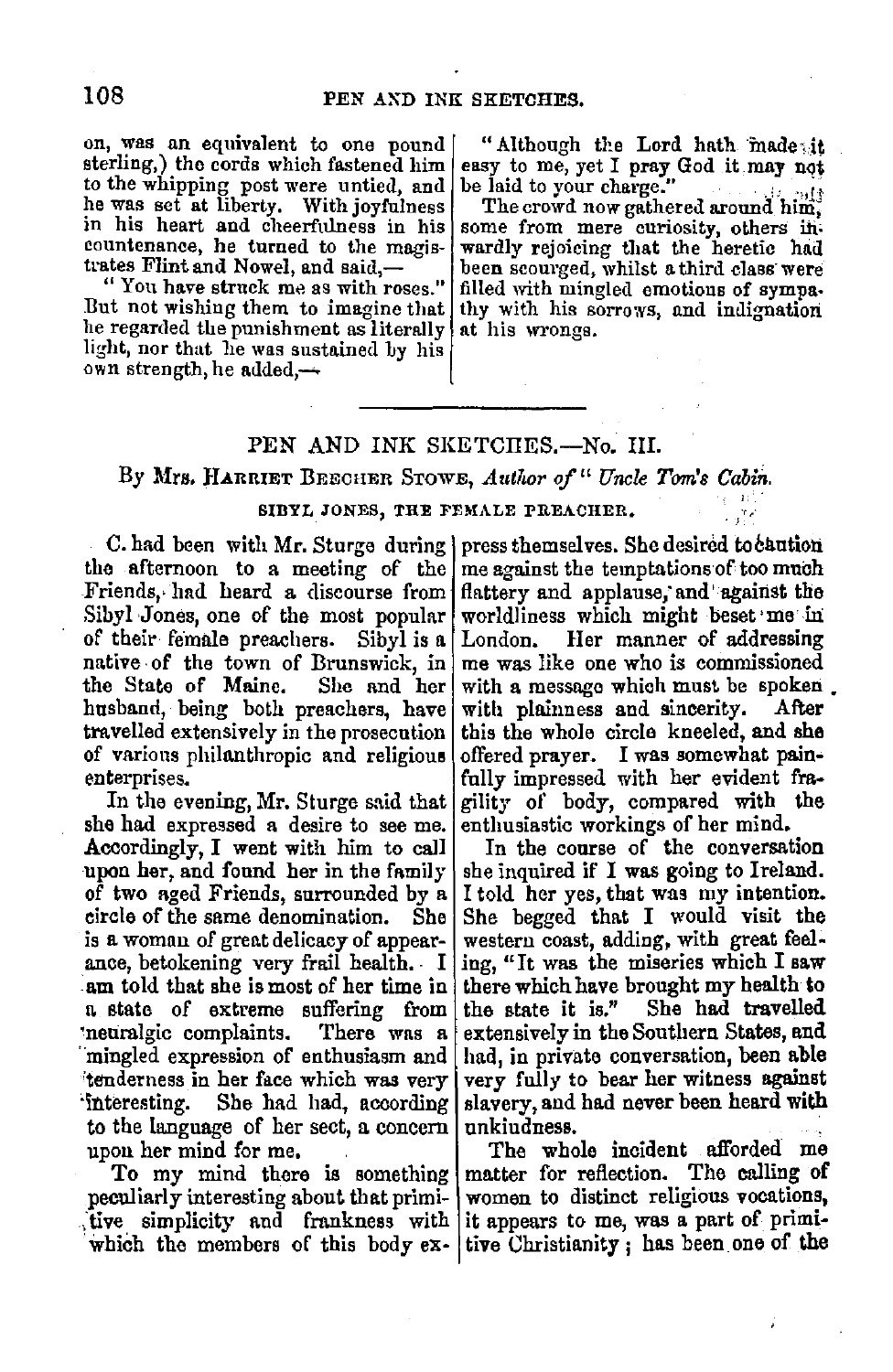most efficient elements of power in  $\frac{1}{2}$ the Romish church ; obtained among the Methodists in England ; and has, in all these cases, been productive of much good. The deaconesses whom the apostle mentions with honour in his epistle, Madame Guyon in the Romish church, Mrs. Fletcher, Elizabeth Fry, are instances which show how much may be done for mankind by women who feel themselves impelled to a special religious vocation.

The Bible, which. always favours liberal development, countenances this idea, by the instances of Deborah, Anna the prophetess, and by allusions in the New Testament, which plainly show that the prophetic gift descended upon women. St. Peter, quoting from the prophetic writings, says, " Upon your.sons and upon your daughters I will pour out my Spirit, and they shall prophesy." And St. Paul alludes to women praying and prophesying in the public assemblies of the Christians, and only enjoins that it should be done with becoming attention to the established usages of female

delicacy. The example of the Quakers **is a** sufficient proof that acting upon **this** idea does not produce discord ancl domestic disorder. No class of people are more remarkable for quietness and propriety of deportment, and for house- . hold order and domestic excellence. By the admission of this liberty, the world is now and then gifted with a woman like Elizabeth Fry, while the family state loses none of its security and sacredness. No one in our day can charge the ladies of the Quaker sect with boldness or indecorum ; and they have demonstrated that even public teaching, when performed under the influence of an overpowering devotional spirit, does not interfere with feminine propriety and modesty.

The fact is, that the , number of women to whom this vocation is given will always be comparatively few : they are, and generally will be, exceptions ; and the majority of the religious world, ancient and modern, has decided that these exceptions are to be treated with reverence.

### THE BEARDLESS BOY PREACHER.

THE late excellent Mr. Jay, of Bath, who, before he was twenty-one, had preached more than a thousand ser• mons, says in his interesting autobiography, just published, and from which we intend making extracts for insertion in the pages of the "Messenger,"--<br>"I remember a circumstance hardly

'worth relating, soon after I had begun a Sabbath at Melksham. At this time was residing there an old gentleman from London, a very wise man, at least in his own conceit. I called upon him on the Monday morning. He received

me rather uncourteously. He did not, indeed, censure my preaching, but rudely said, he had no notion of *beard less* boys being employed as preachers. 'Pray, sir,' said I, 'does not Paul say to Timothy, Let no man despise thy youth? and, sir, you remind me of what I have reived a young ambassador; and com-<br>plaining, said, "Your master should not have sent **a** beardless stripling." "Sir," said the youthful ambassador, "had my master supposed you wanted a beard, he would have sent you **a** goat.''/\*

# **THE** MOUSTACHED-IMPERIALED PARSON.

isters met after one of the anniversary • Autobiography and Reminiscences or aervices of a village Baptist Chapel, William Jay.

ABOUT a fortnight since several min- | not thirty miles from the metropolis.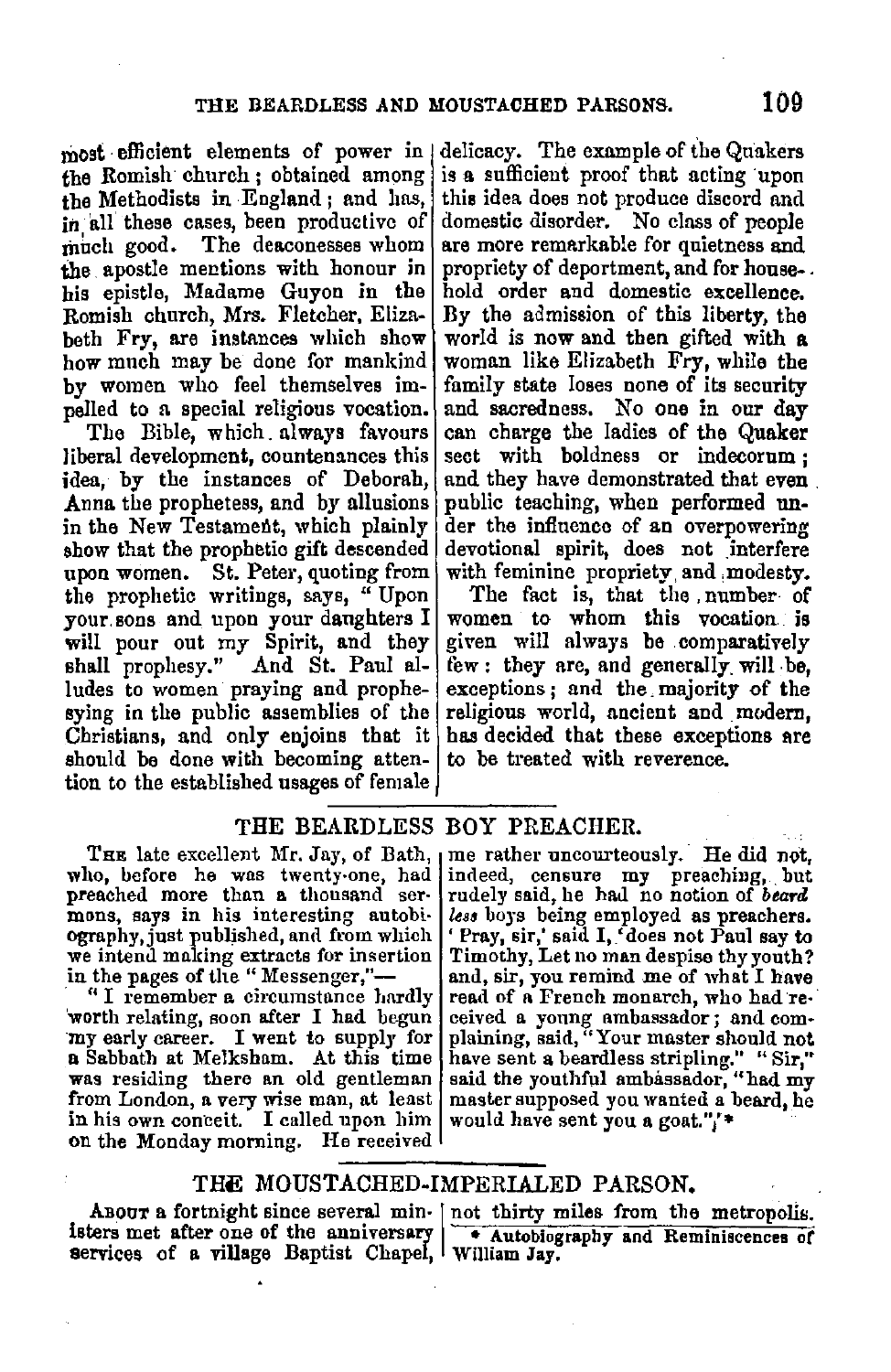lative points of theology. One of the your opinion about this question?"<br>party,a dandified Baptist minister—with "Oh," said the good man, "My opinion a moustache-imperial!--who had been is, that you had better get your face retailing at second-hand some stale and shaved, and your soul saved." This looking lay brother, and said, $-$ " Old good it is."

The conversation was chiefly on specu- gentleman, you say nothing;—what is lative noints of theology. One of the vour opinion about this question?" retailing at second-hand some stale and shaved, and your soul saved." This exploded Germanisms, turned to a staid- was rich! "A word in season, how

# PRACTICAL ILLUSTRATIONS OF CHARACTER.-REV, J. RYLAND, SEN., A.M., OF NORTHAMPTON.

### BY THE LATE REV, WILLIAM JAY, OF BATH.

MR. RYLAND had resided at Northampton as the pastor of the Baptist church, where also, for many years, he had kept a large and flourishing school. He had, when I became acquainted with him, no pastorate, but preached occasionally for any of his brethren. His residence was then at Enfield, where he had a seminary; but he passed his vacations at the house of one of his sons, who carried on trade in Blackfriars Road. There he was all the time of my first and second engagements at Surrey Chapel; and, as the chapel was near, he frequently heard me, and I gained his approbation aml attachment.

He was a peculiar character, and had many things about him *outre* and *bizarre*, as the French would call them; but those who have heard him represented ns made np only of these are grossly imposetl upon. We are far from justifying all his bold sayings, and occasional sallies of temperament; but, as those who knew him can testify, he was com-<br>monly grave, and habitually sustained a dignified deportment; and he had ex•<br>cellencies which more than balanced his defects. His apprehension, imagination, and memory, to use an expression of his own, rendered his brains like fishhooks, which seized and retained eyerything within their reach. His preaching was probably unique, occasionally overstepping the proprieties of the pulpit, but grappling much with conscience, and dealing out the most tremendous hlows at error, sin, and the mere forms of godliness,

Mr. Hall has said in print, "He was  $_0$  most extraordinary man, and rarely, if ever, has full justice been done to his ful remarks. character." And Mr. Hervey, rector of

Weston Favell, often entertained him at his parsonage, and kept up a frequent correspondence with him, as may be seen in seventy of his letters inserted in his life by Mr. Ryland. These letters show, not only the value he attached to Mr. Ryland's friendship, but the confidence he placed even in his jndgment, consulting him with regard to· his own several publications, as well as desiring his opinion of the works of others.

'fhe tirst time I ever met Mr. Hyland was at the house of a wholesale linendraper in Cheapside. The owner, Mr. ll--h, told him one day, as he called upon him, that I was in the parlour, and desired him to go in, and he would soon follow. At this moment I did not per· sonally know him. He was singular in his appearance; his shoes were squaretoed; his wig was five-storied behind; the sleeves of his coat were profusely large and open; and the flaps of his waistcoat encroaching upon his knees. I was struck and awed with his figure; but what could  $I$  think, when, walking towards me, he laid hold of me by the collar, and, shaking his fist in my face, he roared out," Young man, if you.let the people of Surrey Chapel make you proud, I'll smite you to the ground! " .llut then, instantly dropping his voice, and taking me by the hand, he made me sit down by his side, and said,-" Sir, nothing can equal the folly of aome hearers; they are like apes that hug their young ones to death." He then mentioned two promising young ministers who had come to town, and been injured and spoiled by popular caressings; adding other seasonable and use-

From this strange commencement a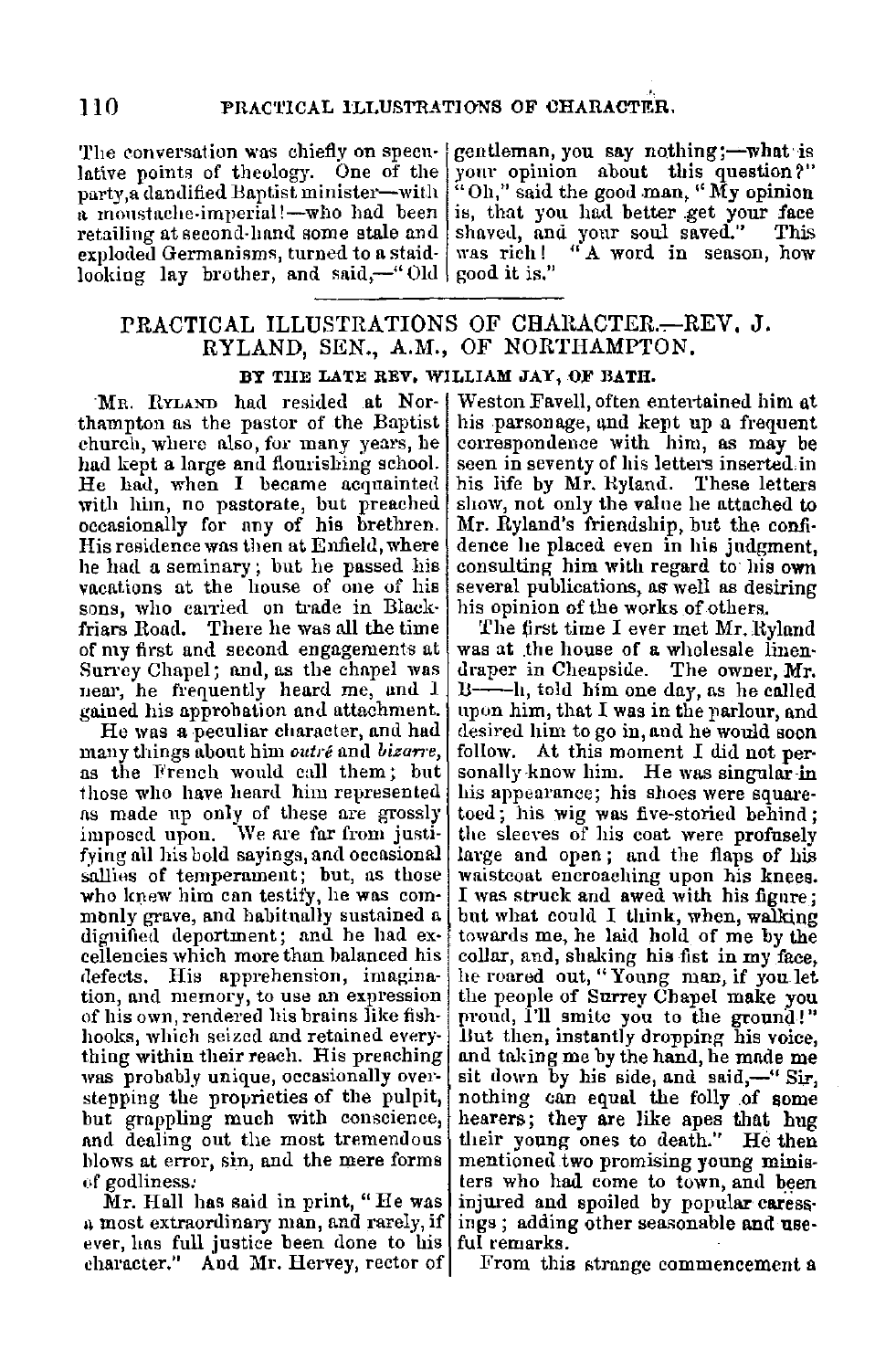peculiar intimacy ensued. We were him in the experimental parts. The seldom a day apart during my eight lectures were on Friday mornings, **at**  weeks' continuance in town, and the in• tercourse was renewed the following year, when we were both in town again<br>at the same time. As the chanel was very near, and spacious, he obtained leave from the managers to deliver in it leave from the managers to deliver in it **a** course of philosophical lectures, Mr. Adams, the celebrated optician, aiding

the end of which there was always a short sermon at the reading-desk; and the lecturer would say to his attendants, "You have been seeing the works of the God of Nature; now go yonder, and hear a *Jay* talk of the works of the God of Grace.

( *To be continued.)* 

### DENOMINATIONAL INTELLIGENCE.

### MINISTERIAL CHANGES.

- NoRWQOD.-The Rev. Dr. Wills, late of New York, has accepted a cordial invitation to the pastorate of the Baptist<br>Church, Westow-hill.
- RIDGEMOUNT, Beds.-Rev. T. Baker, B.A.,<br>late of Bristol College, has accepted an invitation to the pastorate of the Baptist Church.
- CORK, Ireland.-Rev. C. T. Keen, from Regent Street, Lambeth.
- GREAT GRIMSBY.-The Rev. R. Hogg, of Long Preston, has accepted a cordial and unanimous invitation to the pastorate of the churchassemblinginUpperBurgess-st.
- WHITEHAVEN.-Mr. Wilson, from Newtownward, Ireland.

### NEW, CHAPELS.

- HALIFAX.-Trinity-road Chapel was opened for Divine worship on August 10th. The Rev. Messrs. Conder and Stalker, of Leeds, and II. S. Brown, of Liverpool, preached on the occasion. On the follow-<br>ing Lord's Day, the Rev. Dr. Ackworth, of Bradford College, the Rev.H. Dowson, of Bradford, and J.E. Giles, of Sheffield, preached. On Monday evening, the Rev. B. Evans, of Scarborough, preached; the collections amounted to upwards of £285, On Tuesday, the services were concluded<br>by a social tea-meeting. About 500 by a social tea-meeting. partook of tea together in the spacious<br>school-room under the chapel. Frank school-room under the chapel. Crossley, Esq., M.P., presided on the occasion. The meeting was addressed by the Rev. Messrs. Bfrrell, Dowson, B. Evans, Stalker, Cecil, by Mr. llling• worth, Mr. J. Edwards, and by the pastor,<br>the Rev. W. Walters.
	- CHEDMONDISTON, Suffolk.--On Aug. 3rd, the Baptist Chapel, after great enlargement-aad repairs, was opened for Divine<br>worship, on which occasion sermons were **worship, on which occasion sermons were breached by Rev. Messrs. Collins, of Grundisburgh, Cooper, of Wattisham,<br>Grundisburgh, Cooper, of Wattisham,<br>and Poock, of Ipswich. On the Monday** following, a tea-meeting was held, at which addresses were delivered by several ministers. .

### RECOGNITION SERVICES.

J. W. Lance, formerly of Houghton Regis,<br>Beds. After prayer, by Rev. W. C. After prayer, by Rev. W. C. Yonge, [Ind.] addresses were delivered<br>by C. Warkins, Esq., who presided, and<br>the Rev. Messrs, T. Smith, Joshua<br>Russell, D. Katterns, W. G. Lewis, E.<br>Morley, [Ind..] J. W. Lanee, and Peter<br>Broad, Esq. The Rev. E. Adey, of Leighton Buzzard, concluding the pro-<br>ceedings by prayer.

ceedings by prayer.<br>R1cHMONND, Aug. 7, of Mr. W. Winslow.<br>Rev. W. Bracher, of Hounslow, com-<br>menced the services by reading and prayer. TheRev.J. Wells, delivered the introductory sermon and proposed the usual questions, and concluded the<br>morning service by prayers. In the afternoon, after prayer by Rev. T. Chivers, the Rev.John Foreman delivered the charge to the Minister, from Exod. 29, I, *2,* 3, and in the evening,. **Mr.**  Chivers preached to the church and con-<br>gregation from 1 Peter. v. 10.

#### SPECIAL SERVICES.

HORTON COLLEGE JUBILEE.-On the 1st and 2nd of August, a series of interesting<br>services were held at Bradford, in comservices were held at Bradford, in commonstion of the fiftieth Anniversary of the Northern Baptist . Education Horton College, with other friends and supporters assembled in large numbers on the occasion, by many of whom suitable and appropriate addresses were delivered.

#### BAPTISMS.

- OvER, Cambridge, Aug. 10.-Four, one the son of the pastor, by Mr. R. Abbott.
- SANDERSPOOT, July 23 .- Three by Mr. B. Evans.
- SOHAM, Cambridge, July 30.-One by Mr. Smith.
- WOTTON, Beds, Aug. 6.-Four by T. Smith.
- LONDON, Lambeth, Regent Street, June. -Six by Mr. Keen, making about ninety baptisms by Mr. Keen during the last two years.
- **-\_New** Park.Street, **Sept. 28.-Twelve by**  Mr. Spurgeon.<br>- Church Sstreet, Blackfriars, Sept. 21,
- After a sermon by Mr. Branch--Eight by Mr. Whimper.

NEW BRENTFORD, Aug. 30, of the Rev. LAKEBEACH-Cambridge, Aug. 6.-After a